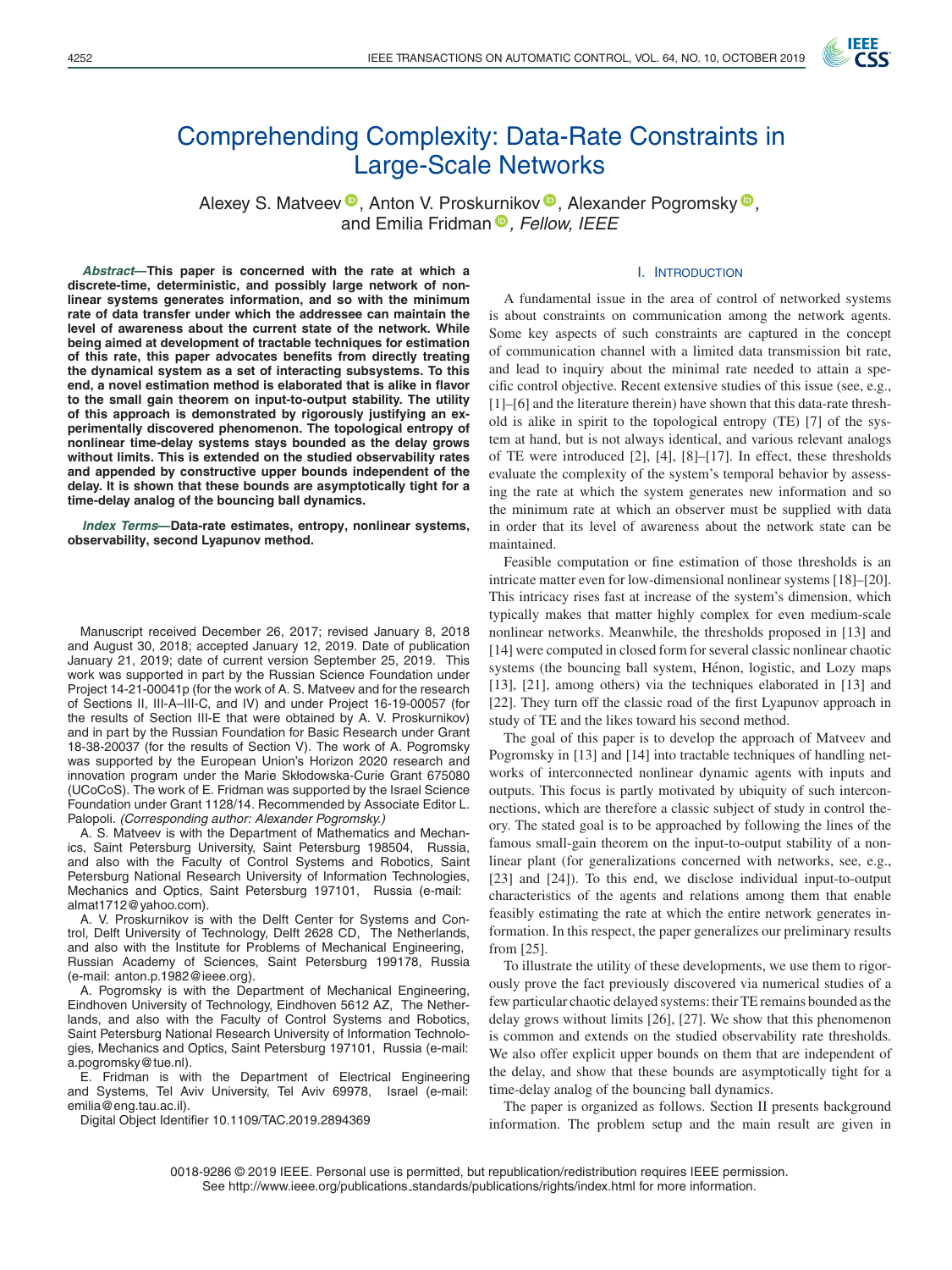Section III. Section IV deals with time-delay systems, its findings are illustrated in Section V via an example.

The following notations are used throughout this paper:

- 1)  $[k_1 : k_2]$  denotes set of integers  $j \in [k_1, k_2]$ ;
- 2)  $\top$  stands for transposition;
- 3)  $I_m$  is identity  $m \times m$  matrix;
- 4)  $\|\cdot\|$  denotes the Euclidean norm of a vector  $v \in \mathbb{R}^l$  and the operator norm of a matrix  $M \in \mathbb{R}^{m \times l}$ , i.e.,  $||M|| :=$  $\max_{v \in \mathbb{R}^l : ||v|| = 1} ||Mv|| = \max_{v \in \mathbb{R}^l :v \neq 0} ||Mv|| / ||v||$  is the square root of the maximal eigenvalue of  $M<sup>\dagger</sup>M$ ; and
- (5) **stack** $(p_i) \in \mathbb{R}^{r_1 + \dots + r_N}$  is the result of stacking vectors  $p_i \in$  $\mathbb{R}^{r_i}$ ,  $i \in [1:N]$  on top of one another.

#### II. OBSERVATION VIA BIT-RATE LIMITED CHANNELS

In this section, we introduce general concepts that are concerned with observation via finite capacity communication channels and will be employed in our main results.

#### *A. Observation Problem Setup and TE*

This paper is concerned with building, in real time, an effective estimate of the current state  $x(t) \in \mathbb{R}^n$  of a discrete-time invariant nonlinear system

$$
x(t+1) = \phi[x(t)], \quad t = 0, 1, \dots, \quad x(0) \in K \subset \mathbb{R}^n. \tag{1}
$$

The compact set  $K$  of feasible initial states and the continuous map  $\phi : \mathbb{R}^n \to \mathbb{R}^n$  are known to the designer of an estimator. Data on (perfect) measurements of the state can reach the estimator only through a finite capacity communication channel. Per unit time, it can transmit only a finite part of the infinity of bits embodying the full knowledge of the current state. So at the estimator, the information about the state is inevitably inexact. Our main interest is in the case where due to unstable dynamics of the plant, this inaccuracy tends to grow as time passes, unless extra data arrive in course of time and are used to compensate for this growth. Success of such a compensation depends on the content of the messages and the transmission rate, with the latter being the main subject of our interest.

Thus, only a finite-bit message  $e(t)$  can be sent via the channel at time t. So, there is a need in a *coder* that converts sensor readings  $x(t)$  into such messages. Based on prior messages, a *decoder* at time t produces an estimate  $\hat{x}(t) \in \mathbb{R}^n$  of the state  $x(t)$ . The coder and decoder form<br>an *observer* and are described by the following respective equations: an *observer* and are described by the following respective equations:

$$
e(t) = \mathfrak{C}[t, x(0), \dots, x(t) | \widehat{x}(0), \delta], \quad t \ge 0
$$
  

$$
\widehat{x}(t) = \mathfrak{D}[t, e(0), \dots, e(t-1) | \widehat{x}(0), \delta], \quad t \ge 1.
$$
 (2)

It is assumed here that both coder and decoder have access to a common initial estimate  $\hat{x}(0)$  and its accuracy  $\delta$ 

$$
||x(0) - \widehat{x}(0)|| < \delta.
$$
 (3)

We borrow the concept of channel capacity from [6, Sec. 3.4] by assuming that no less/more than  $b_-(r)/b_+(r)$  b of data can be transferred across the channel within any time interval of duration  $r$ , and that the respective averaged rates are close to a common value c (*channel capacity*) for  $r \approx \infty$ 

$$
r^{-1}b_-(r) \to c \quad \text{and} \quad r^{-1}b_+(r) \to c \quad \text{as} \quad r \to \infty. \tag{4}
$$

As discussed in [6, Sec. 3.4], this model admits unsteady instant rates, transmission delays, and dropouts.

*Definition 2.1 (see [13]):* The system (1) is said to be *observable via a given communication channel* if for any  $\varepsilon > 0$ , there exist  $\delta(\varepsilon, K) > 0$  and an observer (2) that operates via the channel at hand and ensures  $||x(t) - \hat{x}(t)|| \le \varepsilon \quad \forall t \ge 0$  whenever (3) holds with  $\delta := \delta(\varepsilon K) \cdot x(0) \hat{x}(0) \in K$  $\delta := \delta(\varepsilon, K), x(0), \hat{x}(0) \in K.$ <br>The associated demand to the

The associated demand to the channel capacity is related to the TE [7], [28] of the system  $(1)$  on  $K$ 

$$
H(\phi, K) := \lim_{\varepsilon \to 0} \overline{\lim_{k \to \infty}} \frac{1}{k+1} \log_2 q(k, \varepsilon).
$$
 (5)

Here,  $q(k, \varepsilon)$  is the minimal number of elements in a set  $Q \subset \mathbb{R}^{(k+1)n}$ that fits to approximate, with accuracy  $\varepsilon$  and for k steps, any trajectory  $x(t, a)$  of (1) outgoing from  $a \in K$ 

$$
\min_{(x_0^{\nabla}, \dots, x_k^{\nabla}) \in Q} \max_{t = 0, \dots, k} \|x(t, a) - x_t^{\nabla}\| < \varepsilon \quad \forall a \in K. \tag{6}
$$

Specifically, the following claim holds.

*Theorem 2.2 (see [13]):* For observability via a communication channel, it is necessary that its capacity  $c \geq H(\phi, K)$ . Conversely, if  $K$  is positively invariant, the system is observable via any channel with capacity  $c > H(\phi, K)$ .

#### *B. Regular and Fine Observability*

Definition 2.1 allows critical regress of the estimation accuracy over time:  $\varepsilon \gg \delta(\varepsilon, K)$ . This is excepted by the next definition: the accuracy stays proportional to its initial value.

*Definition 2.3 (see [13]):* The observer (2) is said to *regularly observe the system (1)* if there exist  $\delta_*$  and  $G > 0$  such that the estimation accuracy  $||x(t) - \hat{x}(t)|| \le G\delta \quad \forall t \ge 0$  whenever  $x(0), \hat{x}(0) \in K$  and in (3)  $\delta$  is small enough  $\delta < \delta$ . K and in (3),  $\delta$  is small enough  $\delta < \delta_*$ .

A stronger property is that the initial accuracy is eventually restored and then exponentially improved.

*Definition 2.4 (see [13]):* The observer (2) is said to *finely observe the plant (1)* if there are  $\delta_*, G > 0, g \in (0, 1)$  such that  $||x(t) \hat{x}(t) \leq G \delta g^t \quad \forall t \geq 0 \text{ if } x(0), \hat{x}(0) \in K, \delta < \delta_*$ .<br>
Definition 2.5 (see [131): The system (1) is

*Definition 2.5 (see [13]):* The system (1) is said to be *regularly/finely observable via a given communication channel* if there exists an observer (2) that regularly/finely observes the system (1) and operates via the channel at hand.

*What channel capacity* c *is needed for every kind of observability?* Since the larger the capacity the better [13], this question in fact addresses the infimum  $\mathcal{R}(\phi, K)$  of the needed *cs*. Here,  $\mathcal{R}$  is equipped with the index  $_{0}$ ,  $_{ro}$ , and  $_{fo}$  in the cases from Definitions 2.1, 2.3, and 2.4, respectively, is called the *observability rate*, and is fully determined by the system (1).

*Lemma 2.6 (see [13]):* For any positively invariant  $\phi(K) \subset K$ compact set  $K$ , the following relations hold:

$$
H(\phi, K) = \mathcal{R}_{\text{o}}(\phi, K) \leq \mathcal{R}_{\text{ro}}(\phi, K) = \mathcal{R}_{\text{fo}}(\phi, K). \tag{7}
$$

The results of, e.g., [6, Sec. 3.5] imply that for any linear  $x(t + 1) =$  $Ax(t)$  system (1) and K with nonempty interior

$$
\mathcal{R}_{o}(\phi, K) = \mathcal{R}_{ro}(\phi, K) = \mathcal{R}_{ro}(\phi, K)
$$

$$
= H(A) := \sum_{i=1}^{n} \log_2 \max\{|\lambda_i|; 1\}
$$
(8)

where  $\lambda_1, \ldots, \lambda_n$  are the eigenvalues of A. In nonlinear case, computation or even fine estimation of the TE is an intricate matter [18]–[20] so that its exact value is unknown even for many prototypical lowdimensional chaotic systems, such as the Hénon map, Dufing oscillator, or bouncing ball system.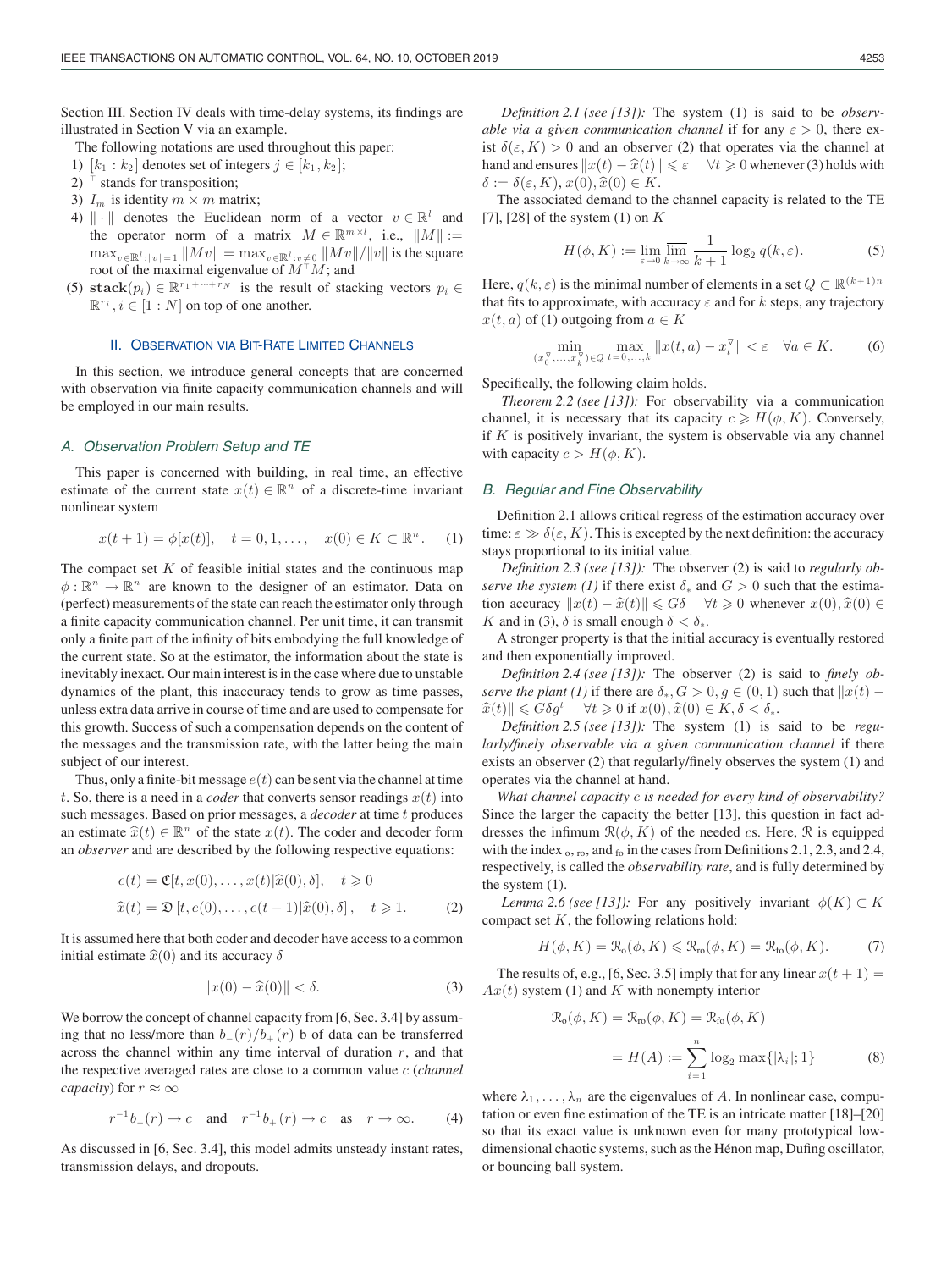

Fig. 1. Examples of networks of interconnected dynamical systems  $\Sigma_i$ .

Whereas positivity of TE is classically associated with chaotic behavior, there is not enough evidence that the positivity of the regular and fine observability rates can serve as an onset of chaos in general. Meanwhile, Lemma 2.6 shows that these rates give an upper bound on TE.

#### *C. Comprehending Complexity of Network Temporal Behavior*

This paper is focused on systems (1) that represent networks of interconnected subsystems. Because of multiplicity and heterogeneity of aspects and factors that contribute to complexity, there exists a whole variety of notions of network complexity; see, e.g., [29]. We are concerned with complexity of the temporal behavior, which is understood in terms of predictability, chaoticity, etc. Then, the values of either TE, or observability rates, or their upper estimates can serve as measures of complexity since they characterize the rate at which the network generates a new information.

Meanwhile, large dimensionality of networked systems carries a good potential to hamper direct application of available techniques for evaluation of these measures. A way to cope with this trouble is to disintegrate analysis into tractable portions in accordance with the network structure.

We focus on the techniques from [13], [22], and [30]–[32] whose efficacy in the nonnetworked case has been proved by closed-form computation of the regular and fine observability rates for a number of prototypical nonlinear chaotic systems, e.g., the bouncing ball system, logistic map and, under certain circumstances, Hénon system [13], Lozy and Lorenz maps [33]. To acquire a tractable method of dealing with networked setting, we carry out the aforementioned disintegrated analysis along the avenue in [13], [22], and [30]–[32] via the following steps.

- 1) The plant is directly treated as an interconnection of subsystems with inputs and outputs.
- 2) The individual input-to-output properties of the linearized subsystems are characterized via inequalities on quadratic "storage-" and "supply-" like functions in a fashion portrayed in, e.g., [34] and [35].
- 3) The final data-rate estimate is built on an argument in the spirit of the celebrated small gain theorem.

# III. TE AND OBSERVABILITY RATES OF A NONLINEAR NETWORKED SYSTEM

## *A. Problem Statement*

From now on, we consider a network of interconnected discretetime invariant nonlinear systems  $\Sigma_i$ , labeled 1 through N; as shown in Fig. 1. The ith system is described by the following equation:

$$
x_i(t+1) = \phi_i[x_i(t), u_i(t)], \quad y_i(t) = h_i[x_i(t)]. \tag{9}
$$

Here,  $x_i \in \mathbb{R}^{n_i}$  is the state,  $u_i \in \mathbb{R}^{m_i}$  is the system's input, and  $y_i \in$  $\mathbb{R}^{k_i}$  is the output. The interconnection is given by

$$
u_i(t) = \sum_{j=1}^{N} V_{ij} y_j(t)
$$
 (10)

where the given  $m_i \times k_j$  matrix  $V_{ij}$  quantifies the impact of jth subsystem on the *i*th one;  $V_{ij} = 0$  in the case of no impact.

The aforementioned model admits "master" systems without an input

$$
x_i(t+1) = \phi_i[x_i(t)], \quad y_i(t) = h_i[x_i(t)] \tag{11}
$$

which influence the peers, being unaffected by them, as well as "slave" systems without an output

$$
x_i(t+1) = \phi_i[x_i(t), u_i(t)] \tag{12}
$$

which are influenced by the peers with no backward effect on them. To embed these cases into (9), it suffices to endow the "master" (11) with a "void" input  $u_i(t) \in \mathbb{R}$  with no effect on the dynamics of  $\Sigma_i$ and put  $V_{ij} = 0 \quad \forall j$  to set  $u_i(t) \equiv 0$  for the sake of definiteness. Similarly, it suffices to endow the "slave" (12) with the "void" output map  $h_i(x) \equiv 0 \in \mathbb{R}$ .

The network at hand can be written in the form (1) with

$$
x := \mathbf{stack}(x_i) \in \mathbb{R}^n, \qquad \phi(x) = \mathbf{stack}(\phi_i [x_i^{+\rho}(x)])
$$
  
where  $x_i^{+\rho}(x) := \left[x_i, \sum_{j=1}^N V_{ij} h_j(x_j)\right]$  and  $n := \sum_{i=1}^N n_i$ . (13)

We still consider only the trajectories that start in a given compact set  $K \subset \mathbb{R}^n$ . So the material of Section II-A and II-B is fully applicable to this network, which is attributed to the just introduced  $\phi$  and K from now on. Our goal is to constructively estimate  $\mathcal{R}_{\text{ro/fo}}(\phi, K)$  in this case.

## *B. Basic Constructions and Assumptions*

#### These assumptions are distributed into three groups.

*1) Assumptions About the Interactions:* These are motivated by the fact that direct use of the coupling matrices  $V_{ij}$ , which exhaustively describe the topology and strengths of interactions, may be troublesome. The reasons combine high dimensionality of the data represented by the totality of all  $V_{ij}$ 's with problems of their practical acquisition. So, we admit that  $V_{ij}$ 's may be unavailable and only a less problematic upper estimate of the summary "strength" of actions on every subsystem is known.

*Assumption 3.1:* For any i, a bound  $M_i$  is known such that

$$
||V_{i*}||^2 \leqslant M_i. \tag{14}
$$

Here, the block matrix  $V_{i*} := [V_{i1} V_{i2} \dots V_{iN}]$  of dimension  $m_i \times$  $(k_1 + \cdots + k_N)$  sets up actions of the peers on  $\Sigma_i$ .

There is a way to reduce the dimensions of the matrices whose oper-  $\sum_{j=1}^{N} ||V_{ij}||^2 \leq M_i$ , which clearly implies (14). Certainly, this injects ator norm  $\|\cdot\|$  should be computed: it suffices to verify the inequality more conservatism in general.

Section III-E will discuss replacement of Assumption 3.1 by a less conservative though more involved requirement.

**2) Assumptions About Every Subsystem**  $\Sigma_i$ : These are as follows.

*Assumption 3.2:* In (9), the maps  $\phi_i : \mathbb{R}^{n_i} \times \mathbb{R}^{m_i} \to \mathbb{R}^{n_i}$  and  $h_i$ :  $\mathbb{R}^{n_i} \to \mathbb{R}^{k_i}$  are continuously differentiable for any *i*.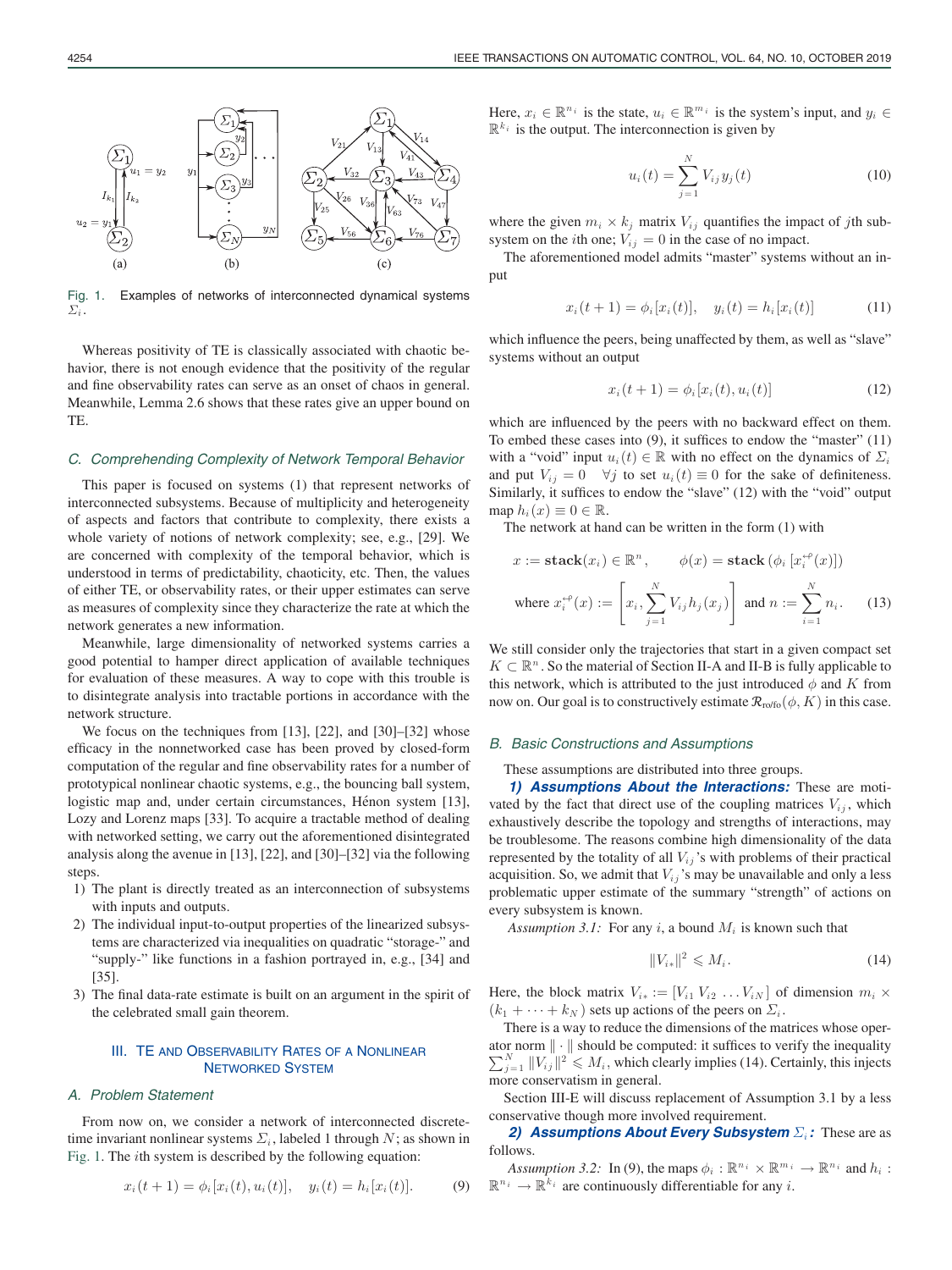In order to proceed, we denote by  $x(t, a)$  the trajectory of the system (9) and (10) that starts with  $x(0) = a \in \mathbb{R}^n$ , and put

$$
X(t) := \{ x = x(t, a) : a \in K \}, \quad X^{\infty} := \bigcup_{t=0}^{\infty} X(t). \tag{15}
$$

*Definition 3.3:* A function  $f(x)$  mapping  $\mathbb{R}^n$  to an Euclidean space is said to be *uniformly continuous near a subset*  $X_* \subset \mathbb{R}^n$  if for any  $\varepsilon > 0$ , there exists  $\delta > 0$  providing the following:

$$
||f(x) - f(\chi)|| < \varepsilon \quad \forall x \in X_*, \chi \in \mathbb{R}^n, \text{ such that } ||x - \chi|| < \delta.
$$

As it is well known, any continuous function is uniformly continuous near any compact set.

*Assumption 3.4:* For any subsystem  $\Sigma_i$ , the following functions [which are defined by using  $x_i^{+}(x)$  from (13)]:

$$
\frac{\partial \phi_i}{\partial x_i} \left[ x_i^{+e}(x) \right], \frac{\partial \phi_i}{\partial u_i} \left[ x_i^{+e}(x) \right], \frac{\partial h_i}{\partial x_i} [x_i]
$$

are bounded on  $X^{\infty}$  and uniformly continuous near this set.

This does hold if the set  $X^{\infty}$  is bounded, in particular, if the given compact set  $K$  of initial states is positively invariant.

Any trajectory of the networked system is associated with a particular process in every subsystem  $i$ , which is described by the time sequences  $x_i(t)$ ,  $u_i(t)$ ,  $y_i(t)$ ,  $t = 0, 1, \ldots$  The further analysis will be much concerned with the first-order approximation of every subsystem near a particular trajectory

$$
z_i(t+1) = A_i(t)z_i(t) + B_i(t)w_i(t)
$$
  

$$
\zeta_i(t) = C_i(t)z_i(t).
$$
 (16)

Here,  $z_i$ ,  $w_i$ , and  $\zeta_i$  stand for the "increments" of  $x_i$ ,  $u_i$ , and  $y_i$ , respectively, and

$$
A_i(t) = \frac{\partial \phi_i}{\partial x_i} [x_i(t), u_i(t)], B_i(t) = \frac{\partial \phi_i}{\partial u_i} [x_i(t), u_i(t)]
$$
  

$$
C_i(t) = \frac{\partial h_i}{\partial x_i} [x_i(t)].
$$
 (17)

A productive approach to characterization of input-to-output properties of linear systems is by using dissipation inequalities on certain quadratic "storage" and "supply" functions [34]. We follow these lines and associate the *i*th subsystem with a "storage"  $z_i^{\top} P_i z_i$  function and take the function giving the "supply" rate in the form  $z_i^{\top}[Q_i - P_i]z_i -$ <br> $\frac{1}{\sqrt{2}}$   $\frac{||Z_i||^2}{||Z_i||^2}$  Description of the input to output properties ad  $\frac{1}{\gamma_i}$   $\|\zeta_i\|^2 + \gamma_i \|w_i\|^2$ . Description of the input-to-output properties addresses the incremental values of the input and output of the linearized system (16), and is stated in the following.

Assumption 3.5: There exist  $n_i \times n_i$  matrices  $P_i = P_i^{\top} > 0$ ,  $Q_i =$  $Q_i^{\dagger} \geq 0$  and a number  $\gamma_i > 0$  such that the following inequality is true along all solutions of the networked systems (9) and (10) starting in the given compact set  $K$ :

$$
[A_i(t)z_i + B_i(t)w_i]^T P_i [A_i(t)z_i + B_i(t)w_i] \leq z_i^T Q_i z_i
$$
  

$$
-\frac{1}{\gamma_i} \|\zeta_i\|^2 + \gamma_i \|w_i\|^2, \ \zeta_i = C_i(t)z_i \quad \forall z_i, w_i, t. \tag{18}
$$

If  $Q_i \n\t\le P_i$ , this implies that  $\gamma_i$  upper bounds the  $l_2$ -gain of the system (16) from the input  $w_i$  to output  $\zeta_i$ : for  $z(0) = 0$ 

$$
\sum_{t} \|\zeta_i(t)\|^2 \leq \gamma_i^2 \sum_{t} \|w_i(t)\|^2.
$$

In this case, Assumption 3.5 gives upper bounds  $\gamma_i$  on the incremental  $l_2$ -gains of subsystems (9).

For the system (11) (which has no input), (18) shapes into

$$
A_i(t)^{\top} P_i A_i(t) + \gamma_i^{-1} C_i(t)^{\top} C_i(t) \leq Q_i \quad \forall t.
$$

For the system (12) (which has no output), (18) takes the form

$$
[A_i(t)z_i + B_i(t)w_i]^{\top} P_i[A_i(t)z_i + B_i(t)w_i] \leq
$$
  

$$
\leq z_i^{\top} Q_i z_i + \gamma_i \|w_i\|^2 \quad \forall z_i, w_i, t.
$$

*3) Assumption on the Balance Between the Strengths of Interactions and the Input-to-Output Gains of the Sub***systems :** Whereas these strengths are assessed by the constants  $M_i$ from Assumption 3.1, the concerned "gains" are characterized by  $\gamma_i$ from Assumption 3.5. It is worth noting that the "gains"  $\gamma_i$  from this assumption are not uniquely determined like classical input–output gains: indeed, selecting a larger  $Q_i$ , one can, in turn, choose a smaller  $\gamma_i$ . Our last assumption may be viewed as an analog of the classical "small gain" inequality.

*Assumption 3.6:* For any i, the following inequality holds:

$$
\gamma_i \sum_{j: V_{ji} \neq 0} \gamma_j M_j \leq 1. \tag{19}
$$

It assumes knowledge of the interaction graph illustrated in Fig. 1(c). If this graph is unknown, the following stronger condition can be verified since it surely implies Assumption 3.6:

$$
\gamma_i \sum_{j=1}^N \gamma_j M_j \leq 1 \qquad \forall i. \tag{20}
$$

In turns, this holds whenever  $\gamma_i \leq (M_1 + \cdots + M_N)^{-1/2}$   $\forall i$ .

# *C. Main Result*

Let  $P = P^{\top} > 0$  and  $Q = Q^{\top} \geqslant 0$  be square matrices of a common size. The roots of the algebraic equation

$$
\det(Q - \lambda P) = 0 \tag{21}
$$

are nonnegative (since  $\lambda = \frac{x^\top Q x}{x^\top P x}$ , where  $x \neq 0$  is any solution of the singular linear equation  $(Q - \lambda P)x = 0$  and equal to the eigenvalues of each of the matrices  $QP^{-1}$  and  $P^{-1}Q$ . Let us enumerate these roots in descending order, repeating any of them in accordance with its algebraic multiplicity. Partly inspired by (8), we introduce the following quantity:

$$
H_{\rm L}(P,Q) = \frac{1}{2} \sum_{j} \max\{0, \log_2 \lambda_j\}
$$
 (22)

where the sum is over all js and  $log_2 0 = -\infty$ .

Now, we are in a position to state the main result.

*Theorem 3.7:* Suppose that Assumptions 3.1–3.6 hold. Then, the observability rates of the networked systems (9) and (10) obey the following inequalities:

$$
H(\phi, K) \leq \mathcal{R}_{\text{ro}}(\phi, K) \leq \mathcal{R}_{\text{fo}}(\phi, K) \leq \sum_{j=1}^{N} H_{\text{L}}(P_j, Q_j)
$$
 (23)

where the matrices  $P_i$  and  $Q_i$  are taken from Assumption 3.5. The proof of this theorem is given in the Appendix.

#### *D. Examples: Networks With Special Topologies*

For networks with special topologies, we now specify Assumption 3.6, which is among the key conditions that imply the conclusion (23) of Theorem 3.7.

*1) Feedback Connection of Two Systems:* It is shown in Fig. 1(a). In this case,  $u_1 = \zeta_2 \in \mathbb{R}^{k_2}$ ,  $u_2 = \zeta_1 \in \mathbb{R}^{k_1}$  and  $V_{12} =$  $I_{k_2}$ ,  $V_{21} = I_{k_1}$ ,  $V_{11} = 0$ ,  $V_{22} = 0$ . Thus,  $M_1 = M_2 = 1$  in (14), and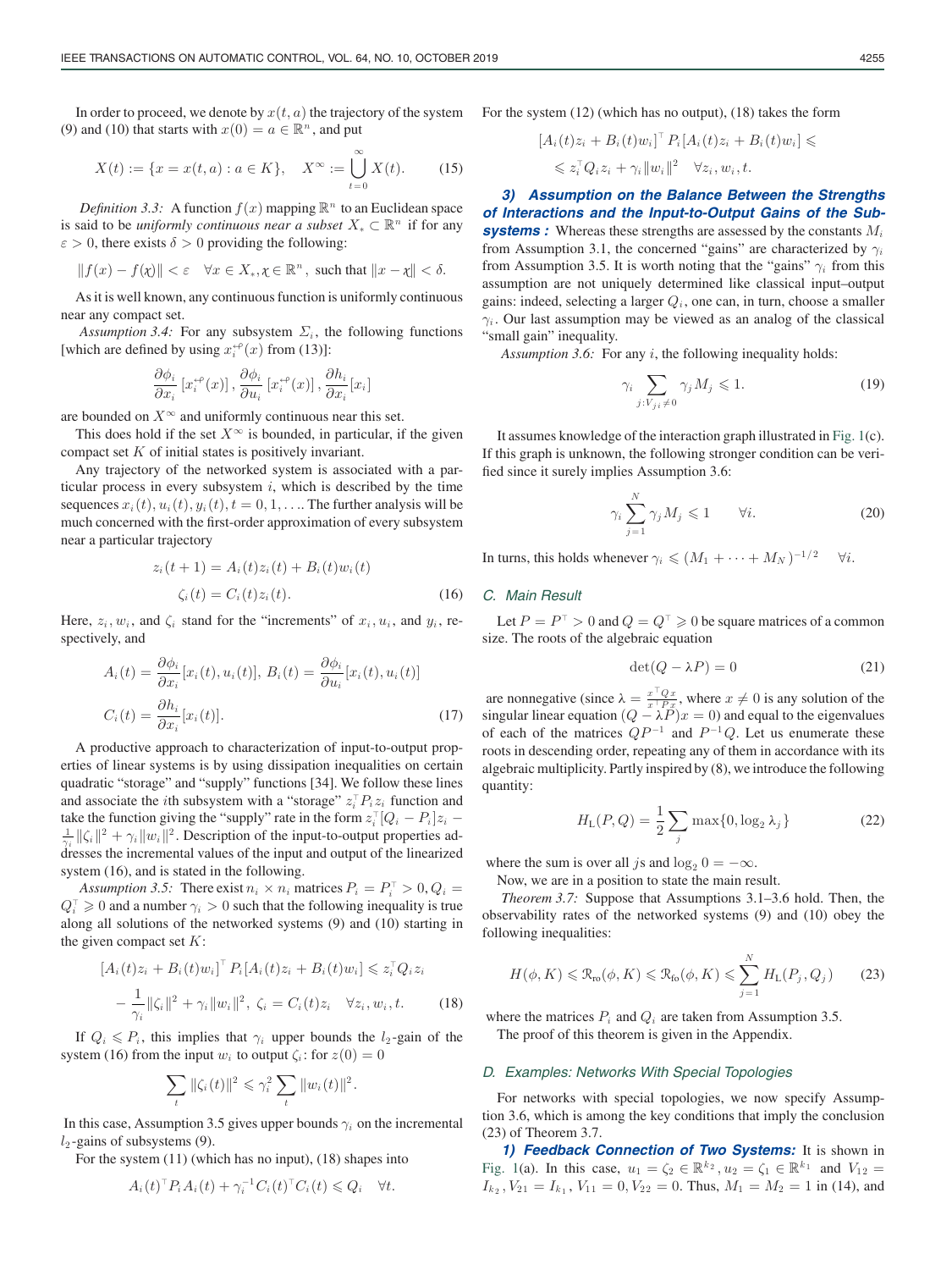

Fig. 2. Examples of networks of interconnected dynamical systems  $\Sigma_i$ . (a) Ringlike connection. (b) All-to-all connection.

Assumption 3.6 shapes into  $\gamma_1 \gamma_2 \leq 1$ . This is close to the key condition  $\gamma_1\gamma_2 < 1$  from the classic small-gain theorem.

2) Feedback Connection of N Systems: It is shown in Fig. 1(b). In this case,  $m_1 = k_2 + \cdots + k_N$ ,  $m_2 = \cdots = m_N = k_1$ 

$$
u_1 = \text{stack}(y_2, ..., y_N), \quad u_i = y_1 \quad \forall i \geq 2
$$
  
 $V_{1*} = \text{diag}[0, I_{k_2}, ..., I_{k_N}], \quad V_{i*} = [I_{k_1} \ 0 \dots 0] \quad \forall i \geq 2.$ 

So  $M_1 = \cdots = M_N = 1$  in (14) and (19)  $\Leftrightarrow \gamma_1 \sum_{j=2}^N \gamma_j \leq 1$ . **3) Ringlike Connection:** It is illustrated in Fig. 2(a).

In this case,  $m_2 = k_1, V_{21} = I_{k_1}, m_3 = k_2, V_{32} = I_{k_2}, \ldots, m_N =$  $k_{N-1}, V_{N,N-1} = I_{k_{N-1}}, m_1 = k_N$ , and  $V_{1N} = I_{k_N}$ , all other  $V_{ij}$ s are zero,  $M_1 = M_2 = \cdots = M_N = 1$  in (14). So, (19) means that  $\gamma_1 \gamma_N \leq 1$  and  $\gamma_j \gamma_{j+1} \leq 1$  whenever  $1 \leq j \leq N - 1$ .

*4) All-to-All Connection via Broadcasting Communica***tion:** It is illustrated in Fig. 2(b). Every subsystem *i* affects its peers via broadcasting a signal  $y_i(t)$ . Any subsystem  $\Sigma_j$  averages the incoming signals via the classic nearest neighbors rule  $N^{-1} \sum_i y_i(t)$  to form the input to the controller that drives  $\Sigma_j$ . So,  $m_i = k_i =: p \quad \forall i$ ,  $V_{ij} = N^{-1} I_p \quad \forall i, j$ , and hence

$$
V_{i*} = N^{-1} [I_p I_p \dots I_p], \quad M_i = ||V_{i*}||^2 = N^{-1} \quad \forall i
$$
  
(20)  $\Leftrightarrow \gamma_i (\gamma_1 + \dots + \gamma_N) \le N \quad \forall i.$  (24)

#### *E. Relaxation of Assumptions 3.1 and 3.6*

Theorem 3.7 remains true if a weaker assumption is put in place of the aforementioned two ones. The utility of this is somewhat subverted by more involved verification insomuch as the operator norm of a potentially much larger matrix is concerned.

To define it, we arrange  $V_{ij}$  from (10) into  $m \times k$  matrix  $V = (V_{ij})$ , where  $m := m_1 + \cdots + m_N$  and  $k := k_1 + \cdots + k_N$ , and introduce the following block-diagonal matrices:

$$
\Gamma_w = \mathbf{diag}(\sqrt{\gamma_1} I_{m_1}, \dots, \sqrt{\gamma_N} I_{m_N})
$$
  

$$
\Gamma_{\zeta} = \mathbf{diag}(\sqrt{\gamma_1} I_{k_1}, \dots, \sqrt{\gamma_N} I_{k_N}).
$$
 (25)

*Assumption 3.8:* The following inequality holds:

$$
\|\Gamma_w V \Gamma_\zeta\| \leqslant 1. \tag{26}
$$

*Lemma 3.9:* Theorem 3.7 remains true if Assumptions 3.1 and 3.6 are replaced with Assumption 3.8.

The proofs of this and the following lemma are given in the Appendix. The following lemma shows that Lemma 3.9 does relax the assumptions of Theorem 3.7.

*Lemma 3.10:* Assumptions 3.1 and 3.6 imply Assumption 3.8.

Meanwhile, the converse is not true in general. For example, in the case from Section III-D-4

$$
\Gamma_w = \Gamma_{\zeta} = \text{diag}\left[\sqrt{\gamma_1}I_p, \sqrt{\gamma_2}I_p, \dots, \sqrt{\gamma_N}I_p\right]
$$

$$
V = \frac{1}{N} \begin{pmatrix} I_p & I_p & \dots & I_p \\ I_p & I_p & \dots & I_p \\ \vdots & \vdots & \vdots & \vdots \\ I_p & I_p & \dots & I_p \end{pmatrix}
$$

$$
\Gamma_w V \Gamma_{\zeta} = \frac{1}{N} \begin{pmatrix} \sqrt{\gamma_1 \gamma_1}I_p & \sqrt{\gamma_1 \gamma_2}I_p & \dots & \sqrt{\gamma_1 \gamma_N}I_p \\ \sqrt{\gamma_2 \gamma_1}I_p & \sqrt{\gamma_2 \gamma_2}I_p & \dots & \sqrt{\gamma_2 \gamma_N}I_p \\ \vdots & \vdots & \vdots & \vdots \\ \sqrt{\gamma_N \gamma_1}I_p & \sqrt{\gamma_N \gamma_2}I_p & \dots & \sqrt{\gamma_N \gamma_N}I_p \end{pmatrix}
$$

$$
\|\Gamma_w V \Gamma_{\zeta}\|^2 = \frac{1}{N^2} \begin{pmatrix} \frac{N}{N} \\ \frac{N}{N^2} \end{pmatrix} \sqrt{\gamma_j} \zeta_j \begin{pmatrix} \frac{2}{N} \\ \frac{N}{N^2} \end{pmatrix}
$$

$$
= \frac{1}{N^2} \sum_{j=1}^N \gamma_j \sum_{j \in \zeta_j} \max_{\zeta_j : \sum_j |\zeta_j|^2 = 1} \left\| \sum_{j=1}^N \sqrt{\gamma_j} \zeta_j \right\|^2
$$

$$
= \frac{1}{N^2} \left[ \sum_{j=1}^N \gamma_j \right]^2.
$$

So, Assumption 3.8 takes the form  $\frac{1}{N} \sum_{j=1}^{N} \gamma_j \leq 1$  and is much weaker than the set of inequalities (24) that embodies Assumptions 3.1 and 3.6 in the case at hand.

#### IV. ENTROPY OF SYSTEMS WITH DELAYS

Now, we turn to delayed discrete-time systems of the form

$$
x(t+1) = f[x(t), Cx(t-\tau)], \quad t = 0, 1, .... \tag{27}
$$

Here,  $\tau > 0$  is an integer delay  $x(t) \in \mathbb{R}^n$ , the smooth function  $f(x, r) \in \mathbb{R}^n$  of  $x \in \mathbb{R}^n, r \in \mathbb{R}^d$  is given, and the  $d \times n$  matrix C typically "cuts out" a certain part of the state  $x$ . The initial states are restricted by a given compact set  $\mathcal{K} \subset \mathbb{R}^n$  as follows:

$$
x(0) \in \mathcal{K}, x(-1) \in \mathcal{K}, \dots, x(-\tau) \in \mathcal{K}.
$$
 (28)

The standard state augmentation

$$
\mathfrak{x}(t) := [x(t), x(t-1), \dots, x(t-\tau)] \tag{29}
$$

shapes this system into (1) with

$$
\phi(\mathfrak{x}) = [f(x_0, Cx_{-\tau}), x_0, \dots, x_{-\tau+1}] \,\forall \mathfrak{x} = [x_0, \dots, x_{-\tau}]
$$

and  $K := \{x : x_j \in \mathcal{K} \quad \forall j\}$ . So, all concepts from Section II are fully applicable to (27) and (28).

We study the behavior of the TE  $H(\tau)$  and the observability rates  $\mathcal{R}_{\text{ro/fo}}(\tau)$  of the systems (27) and (28) as  $\tau \to \infty$ . A stimulus for this is given by the numerical studies in [26] and [27], which have shown that  $\lim_{\tau \to \infty} H(\tau) < \infty$  for particular chaotic systems. Now, we rigorously prove that this phenomenon is common and extends on  $\mathcal{R}_{\text{ro/fo}}(\tau)$ , and offer explicit upper bounds on  $\mathcal{R}_{\text{ro/fo}}(\tau)$ ,  $H(\tau)$  that are uniform over  $\tau$ . We impose the following analog of Assumption 3.4.

*Assumption 4.1:* There is  $\mathcal{K}_{*} \subset \mathbb{R}^{n}$  such that the following statements hold.

i) Irrespective of the delay, any solution of (27) satisfying (28) lies in  $\mathcal{K}_*$ , i.e.,  $x(t) \in \mathcal{K}_* \quad \forall t \geq 0$ .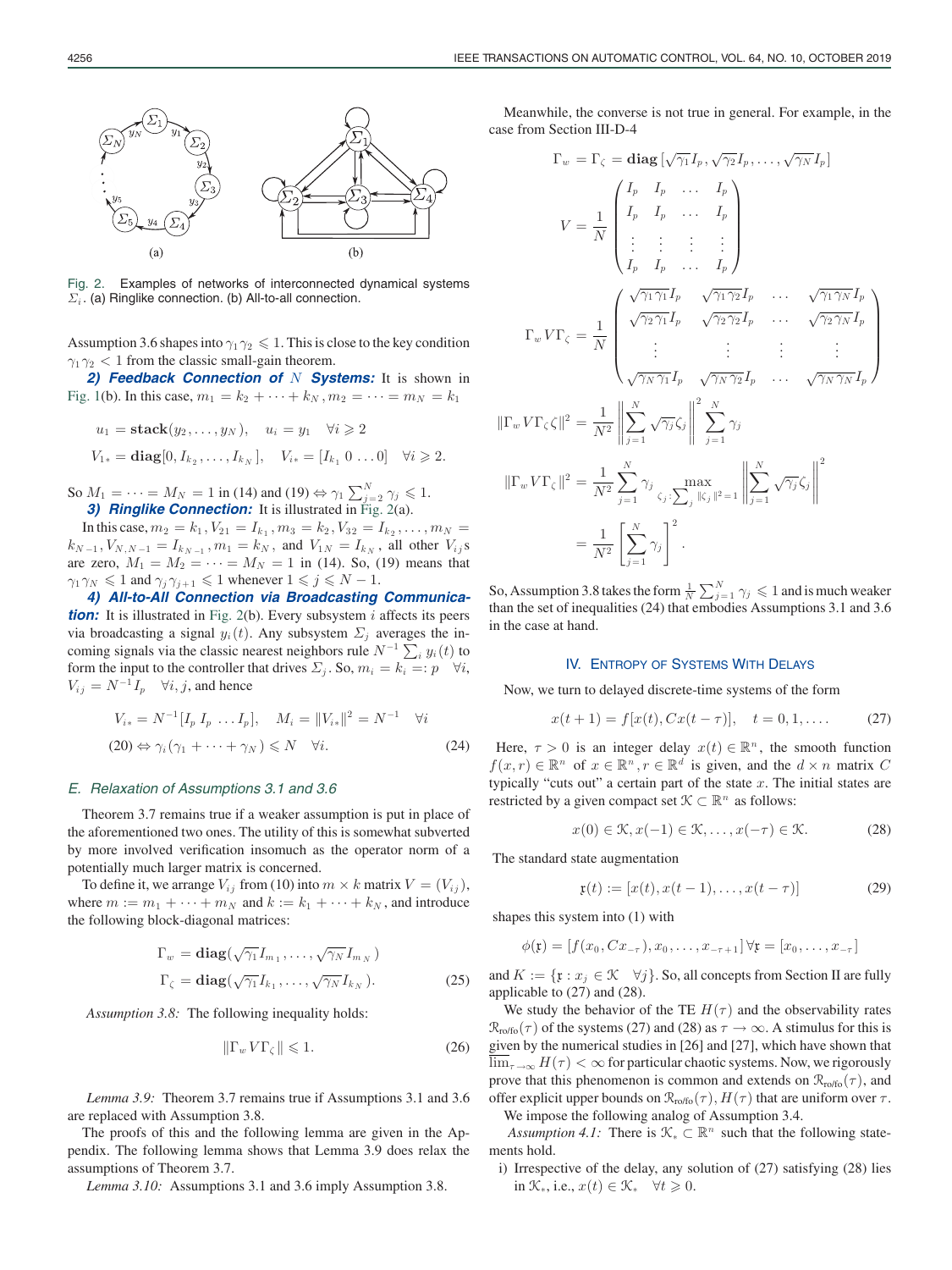ii) The first derivatives of  $f(\cdot, \cdot)$  are bounded on  $\mathcal{K}_{*} \times C\mathcal{K}_{*}$  and are uniformly continuous near this set.

This is true with  $\mathcal{K}_{*} := \mathcal{K}$  if the compact set  $\mathcal{K}$  is positively invariant for any  $\tau$ , and with  $\mathcal{K}_* := \mathbb{R}^n$  if the derivatives are bounded and uniformly continuous on the entire  $\mathbb{R}^n \times \mathbb{R}^d$ .

For any  $\varpi = (x, r), x \in \mathbb{R}^n, r \in \mathbb{R}^d$ , we put

$$
A(\varpi) := \frac{\partial f}{\partial x}(\varpi), \quad B(\varpi) := \frac{\partial f}{\partial r}(\varpi).
$$

The next assumption is inspired by (18) with  $\gamma_i := 1$ .

*Assumption 4.2:* There are symmetric  $n \times n$  matrices  $P > 0, Q \geq 0$ 0 such that for any  $\varpi \in \mathcal{K}_* \times C\mathcal{K}_*$ 

$$
[A(\varpi)z + B(\varpi)w]^{\top} P[A(\varpi)z + B(\varpi)w] \leq z^{\top} Q z
$$

$$
-\zeta^{\top} \zeta + w^{\top} w, \quad \zeta = C z, \quad \forall z \in \mathbb{R}^{n}, w \in \mathbb{R}^{d}.
$$
 (30)

Thanks to ii) in Assumption 4.1, such matrices do exist: it suffices to pick  $P$  and  $Q$  small and large enough, respectively, although a more refined choice may be also possible.

*Theorem 4.3:* Let Assumptions 4.1 and 4.2 hold. Then

$$
H(\tau) \leq \mathcal{R}_{\text{ro}}(\tau) \leq \mathcal{R}_{\text{fo}}(\tau) \leq H_L(P,Q) \qquad \forall \tau.
$$

*Proof:* We represent the system (27) as the interconnection (10) of the following two subsystems with  $u_i(t) \in \mathbb{R}^d$ :

$$
\Sigma_1 : \begin{cases} x_1(t+1) = f[x_1(t), u_1(t)] \in \mathbb{R}^n \\ y_1(t) = Cx_1(t) \in \mathbb{R}^d \end{cases}
$$

$$
\Sigma_2 : \begin{cases} x_2(t+1) = \mathfrak{A}x_2(t) + \mathfrak{B}u_2(t) \in \mathbb{R}^{d\tau} \\ y_2(t) = \mathfrak{C}x_2(t) \in \mathbb{R}^d \end{cases}.
$$

Here, the second subsystem is a  $\tau$ -step delay line

$$
\mathfrak{A} = \begin{pmatrix} 0 & 0 & \cdots & 0 & 0 \\ I_d & 0 & \cdots & 0 & 0 \\ 0 & I_d & \cdots & 0 & 0 \\ \vdots & \vdots & \ddots & 0 & 0 \\ 0 & 0 & \cdots & I_d & 0 \end{pmatrix}, \mathfrak{B} = \begin{pmatrix} I_d \\ 0 \\ 0 \\ \vdots \\ 0 \end{pmatrix}
$$
\n
$$
\mathfrak{C} = \begin{pmatrix} 0 & 0 & \cdots & 0 & I_d \end{pmatrix}.
$$

For  $\Sigma_1$ , Assumption 3.5 holds with  $P_1 := P, Q_1 := Q, \gamma_1 := 1$  by i) in Assumptions 4.1 and 4.2. For  $\Sigma_2$ , we have

$$
x_2(t+1)^{\top}x_2(t+1) = x_2(t)^{\top}x_2(t) + u_2(t)^{\top}u_2(t) - y_2(t)^{\top}y_2(t)
$$

so Assumption 3.5 is true with  $P_2 = Q_2 = I_{d\tau}$ ,  $\gamma_2 = 1$ . Thus, Assumption 3.6 holds; Assumption 4.1 implies Assumption 3.4. The proof is completed by Theorem 3.7 since  $H_L$  ( $P_2$ ,  $Q_2$ ) = 0.

The last equation is an epitome of the fact that the delay line  $\Sigma_2$  does not produce uncertainty. An easily visible sign of this is that the knowledge  $\mathcal{X}^{\nabla} = [x_{t_0}^{\nabla}, \dots, x_{t_0 - \tau}^{\nabla}]$  of the state  $\mathcal{X}(t_0) :=$  $[x(t_0),...,x(t_0 - \tau)]$  of  $\Sigma_2$  (with  $u_2(t) \equiv 0$  for simplicity) up to the δ-uncertainty  $\max_{t=t_0-\tau,...,t_0}\|x(t)-x_t^{\triangledown}\|<\delta$  enables one to predict the subsequent states with the same accuracy  $\delta$  (e.g., by running  $\Sigma_2$ ) from  $\mathcal{X}^{\nabla}$ ). Meanwhile, the delay line is able to affect uncertainty production in a feedback interconnection so that the entropy of the overall system becomes dependent on the delay [26], [27].

#### V. EXAMPLE

We consider an integer delay  $\tau > 0$  and the  $\tau$ -delayed analog of the "bouncing-ball dynamics" [13] (which is among the classic examples of low-dimensional chaotic behavior)

$$
y(t+1) = (1+\alpha)y(t) - \beta \cos y(t) - \alpha y(t-\tau) \in \mathbb{R}.
$$
 (31)

Here,  $\alpha$  and  $\beta > 0$  are parameters. Since (31) is invariant to the change  $y \mapsto y \pm 2\pi$ , this equation defines not only a dynamical system in  $\mathbb R$ ( $\mathbb{R}$ -system) but also a system in the unit circle  $S_0^1$  ( $S_0^1$ -system). By [13, Remark 5], the concepts from Section II are fully applicable to the  $S_0^1$ -system.

*Proposition 5.1:* For the  $S_0^1$ -system (31) with any delay  $\tau$ 

$$
H(\tau) \leq \mathcal{R}_{\text{ro}}(\tau) \leq \mathcal{R}_{\text{fo}}(\tau) \leq \mathcal{L} := \log_2(1 + 2\alpha + \beta). \tag{32}
$$

*Proof:* The R-system (31) has the form (27) and (28) with

$$
x = y \in \mathbb{R}, C = 1, f(x', x'') = (1 + \alpha)x' - \beta \cos x' - \alpha x''
$$

in (27) and  $\mathcal{K} := [-\pi, \pi]$  in (28). Then, Assumption 4.1 holds with  $\mathcal{K}_* := \mathbb{R}$ . To check Assumption 4.2, we note that in (30)

$$
A(\varpi)z + B(\varpi)w = (1 + \alpha + \beta \sin y)z - \alpha w \quad \forall \varpi = (y, y_1).
$$

Now,  $P = p \in (0, \infty), Q = q \in [0, \infty),$  and  $z^T P z = pz^2, z^T Q z =$  $qz<sup>2</sup>$ . So the left-hand side L of (30) is given by

 $L = p|(1 + \alpha + \beta \sin y)z - \alpha w|^2 \leqslant p[\gamma|z| + \alpha|w|]^2$ 

where  $\gamma := 1 + \alpha + \beta$ . Hence, (30) does hold whenever

$$
L_1 := (q-1)|z|^2 + |w|^2 - p|\gamma|z| + \alpha|w||^2 \geq 0.
$$

By treating  $L_1$  as a quadratic form in  $|z|, |w|$  and applying Sylvester's criterion, we see that (30) is true whenever

$$
1 - p\alpha^2 > 0 \text{ and } 0 \leqslant \begin{vmatrix} q - 1 - p\gamma^2 & -p\gamma\alpha \\ -p\gamma\alpha & 1 - p\alpha^2 \end{vmatrix}
$$

$$
= q(1 - p\alpha^2) - [1 + p(\gamma^2 - \alpha^2)].
$$

Thus, (30) holds with  $p \in (0, \alpha^{-2})$ ,  $q := \frac{1 + p(\gamma^2 - \alpha^2)}{1 - p\alpha^2}$ . We take the point  $p = \frac{1}{\alpha(\gamma + \alpha)} \in (0, \alpha^{-2})$ , where the root  $\lambda = q/p$  of (21) attains its maximum  $(\alpha + \gamma)^2$ . Via elementary computation of (22), Theorem 4.3 implies (32) for the R-system.

By (29), its phase space  $\mathfrak{X}_{\mathbb{R}}$  is  $\mathbb{R}^{\tau+1}$ ; such space of the  $S_0^1$ -system is the multidimensional torus  $\mathfrak{X}_{S_0^1} = \{ [s_0, \ldots, s_{-\tau}] :$  $s_{-j}$  ∈  $S_0^1$   $\forall j$ . The covering projection of  $[x_0, \ldots, x_{-\tau}]$  ∈  $\mathfrak{X}_{\mathbb{R}}$  into  $[e^{ix_0}, \ldots, e^{ix_{-\tau}}] \in \mathfrak{X}_{S^1_0}$  clearly maps the next state of the R-system into the state of the  $S_0^1$ -system that is next to the projection of the current state of the R-system. It remains to note that the change of the  $\mathbb{R}$ -system to  $S_0^1$ -system does not increase the data rate in (32) by [13, Lemma 13].

For  $\tau = 0$ , [13, Th. 15] offers an exact formula for  $\mathcal{R}_{\text{ro/fo}}(0)$  and displays a gap in (32):  $\mathcal{R}_{\text{ro}}(0) = \mathcal{R}_{\text{fo}}(0) < \mathcal{L}$ . For  $\tau > 0$ , computation of  $\mathcal{R}_{\text{ro/fo}}(\tau)$  is not easy. So, we analyze that the gap in the limit as  $\tau \to \infty$  via lower estimating the associated limit of  $\mathcal{R}_{\text{ro}}(\tau)$ . To this end, we need the following.

*Lemma 5.2:* Whenever  $\alpha > 0$  and  $\alpha > 1 + \alpha$ , the following equation:

$$
\chi_n(\lambda) = \lambda^n - a\lambda^{n-1} + \alpha = 0 \tag{33}
$$

has a root  $\lambda \in (a(n-1)/n; a)$  if the integer n is large enough.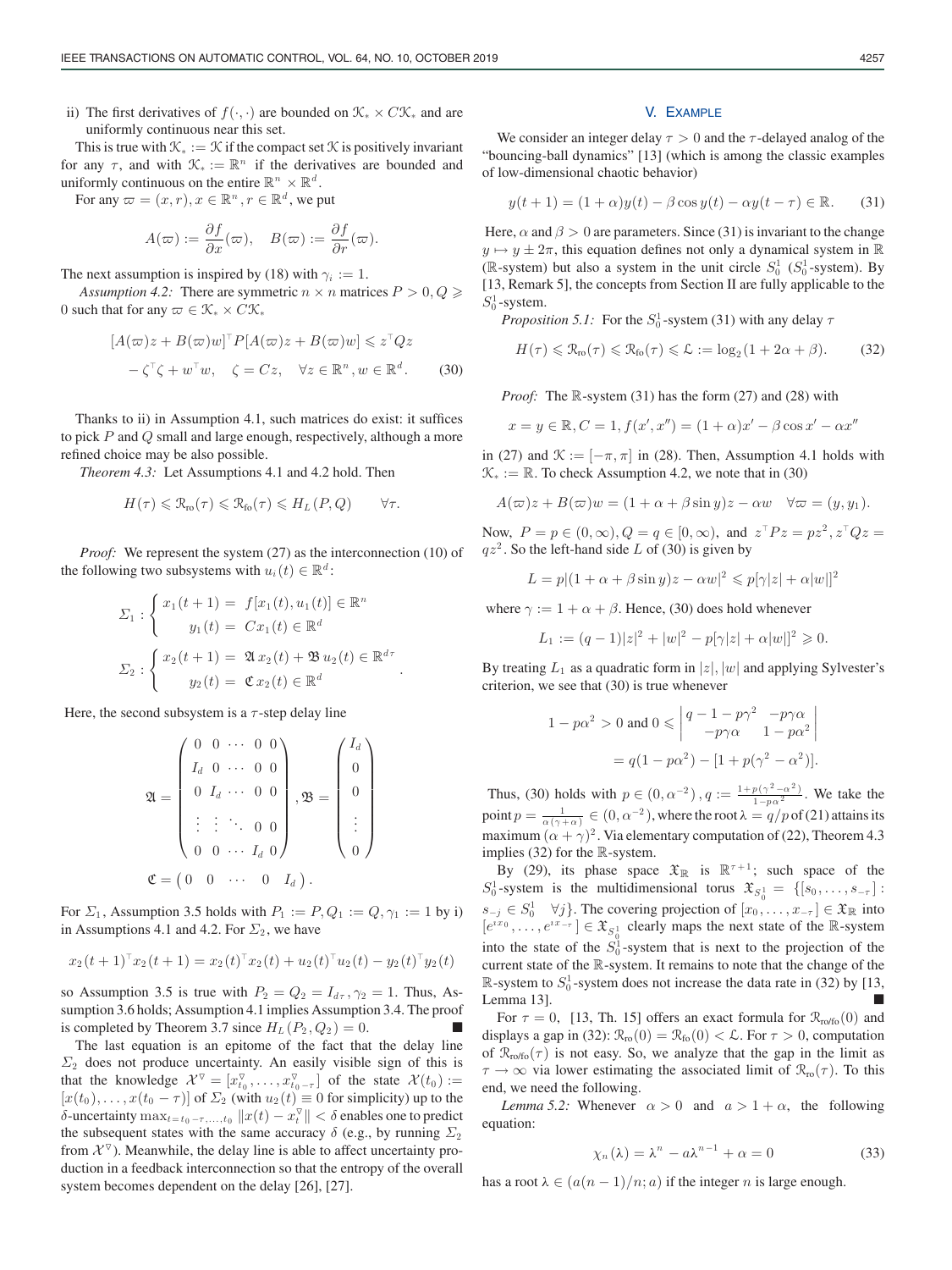*Proof:* It suffices to note that  $\chi_n(a) = \alpha > 0$ , whereas

$$
\chi_n\left[a(n-1)/n\right]=\alpha-\frac{a^n}{n-1}\left[1-n^{-1}\right]^n\xrightarrow{n\to\infty}-\infty.
$$

It is easy to see that the eigenvalues of the Jacobian matrix of (31) at the equilibrium  $\pi/2$  are the roots of (33) with  $a := 1 + \alpha + \beta$  and  $n := \tau + 1$ . One of them converges to a as  $\tau \to \infty$  by Lemma 5.2, whereas the others do not lie on  $S_0^1$  (since  $|\lambda| = 1 \Rightarrow |\lambda^{n-1}(a - \lambda)| \geq$  $a - 1 > \alpha$ ). So, the equilibrium is hyperbolic. Then, [13, Th. 9] entails the following.

*Corollary 5.3:* The following holds for any  $\alpha$ ,  $\beta > 0$ :

$$
\liminf_{\tau \to \infty} \mathcal{R}_{\text{ro}}(\tau) \geqslant \log_2(1 + \alpha + \beta). \tag{34}
$$

Thus, for  $\alpha \ll \beta$ , the estimates (32) become tight as  $\tau \to \infty$ . The smaller the ratio  $\alpha/(\beta + 1)$ , the narrower the gap between the upper (32) and lower (34) bounds on  $\mathcal{R}_{\text{ro/fo}}$ .

#### VI. CONCLUSIONS AND FUTURE WORK

For a discrete-time deterministic network of interacting nonlinear systems, an upper bound on the bit rate at which the network generates information was given. This bound is based on separate estimates of the individual contributions of the subsystems and their integration in line with the network topology. The obtained results were used to show that the TE of nonlinear delayed systems, as well as the aforementioned rate, stays bounded as the delay grows without limits. A delay-independent upper estimate of these quantities was provided; this estimate is shown to be asymptotically tight for a time-delay analog of the bouncing ball dynamics.

Future work includes study of decentralized observation schemes and systems with disturbances.

## **APPENDIX** PROOFS OF THE RESULTS FROM SECTION III

These proofs use [13, Th. 12], which is reproduced here for the convenience of the reader.

*Theorem A.1 (see [13]):* Suppose that for the system (1), the Jacobian matrix  $A(x) := \phi'(x)$  is bounded on the set  $X^{\infty}$  given by (15) and is uniformly continuous near this set. Let there exist continuous and bounded on  $X^{\infty}$  functions  $v_d : \mathbb{R}^n \to \mathbb{R}$ , constants  $\Lambda_d \geq 0$ ,  $d \in [1:n]$ , and a positive definite  $n \times n$  matrix  $P = P<sup>T</sup>$  such that for any  $d \in [1:n]$ 

$$
v_d[\phi(x)] - v_d[x] + \sum_{i=1}^d \log_2 \lambda_i(x) \le \Lambda_d \quad \forall x \in X^\infty.
$$
 (A.1)

Here,  $\lambda_1(x) \geqslant \cdots \geqslant \lambda_n(x) \geqslant 0$  are the roots of the algebraic equation

$$
\det\left[A(x)^{\top}PA(x) - \lambda P\right] = 0\tag{A.2}
$$

are repeated in accordance with their multiplicities. Then

$$
\mathcal{R}_{\text{fo}}(\phi, K) \leq \Lambda_{\star} := 2^{-1} \max_{d} \Lambda_{d}.
$$
 (A.3)

We also need the following.

*Lemma A.2:* If  $P > 0$ ,  $Q_1$  and  $Q_2$  are symmetric  $n \times n$  matrices, then,  $H_L(P,Q_1) \le H_L(P,Q_2)$  whenever  $0 \le Q_1 \le Q_2$ .

*Proof:* We put  $S := P^{-1/2}$ , where  $P^{1/2}$  is the positively definite square root of P, and note that (21) means that  $\lambda$  is an eigenvalue  $\det(SQS - \lambda I) = 0$  of the symmetric matrix  $SQS$ . Meanwhile,  $x^{\top}SQ_iSx = (Sx)^{\top}Q_i(Sx)$  and so  $0 \leqslant SQ_1S \leqslant SQ_2S$ . The proof is completed by Weyl's inequality for eigenvalues of symmetric matrices [36, Cor. 4.3.3].

*Proof of Lemma 3.10:* It is easy to see that

$$
||u_i||^2 \stackrel{(10)}{=} ||V_{i*}y||^2 \stackrel{(14)}{\leq} M_i ||y||^2 = M_i \sum_{j=1}^N ||y_j||^2
$$
 (A.4)

where  $u := \textbf{stack}(u_i)$  and  $y := \textbf{stack}(y_i)$ . Putting  $y_i := 0$  whenever  $V_{ij} = 0$  keeps (10) and so (A.4) true. Hence

$$
||u_i||^2 \leq M_i \sum_{j: V_{ij} \neq 0} ||y_j||^2
$$
  
\n
$$
\xrightarrow{\times \gamma_i} \sum_{i=1}^N \gamma_i ||u_i||^2 \leq \sum_{i=1}^N \gamma_i M_i \sum_{j: V_{ij} \neq 0} ||y_j||^2
$$
  
\n
$$
= \sum_{i,j \in [1:N]: V_{ij} \neq 0} \gamma_i M_i ||y_j||^2 \leq \sum_{j=1}^N ||y_j||^2 \sum_{i: V_{ij} \neq 0} \gamma_i M_i.
$$

Now, we put  $y_j := \gamma_j^{1/2} \zeta_j$  here, denote  $w_i := \gamma_i^{1/2} u_i$  and invoke (19) to see that

$$
\sum_{i=1}^{N} \|w_i\|^2 \leq \sum_{j=1}^{N} \|\zeta_j\|^2 \gamma_j \sum_{\substack{i: V_{ij} \neq 0 \\ \leq \text{1 due to (19)}}} \gamma_i M_i \leq \sum_{j=1}^{N} \|\zeta_j\|^2.
$$

If  $w \in \mathbb{R}^m$ ,  $\zeta \in \mathbb{R}^k$ , and  $w = \Gamma_w V \Gamma_{\zeta} \zeta$ , the vectors  $u = \Gamma_w^{-1} w$  and  $y = \Gamma_{\zeta} \zeta$  are related by  $u = Vy$ , which is equivalent to (10). So,  $\|\Gamma_w V \Gamma_\zeta \zeta\|^2 \leq \|\zeta\|^2 \quad \forall \zeta \in \mathbb{R}^k \Rightarrow (26).$ 

*Proof of Theorem 3.7 and Lemma 3.9:* The first two inequalities in (23) are borrowed from [13, Th. 8] and [13, Formula (7)]. So, it remains to prove the third inequality. In the view of Lemma 3.10, it suffices to prove Lemma 3.9.

Assumption 3.4 and (13) guarantee that  $A(x) := \phi'(x)$  is bounded on  $X^{\infty}$  from (15) and is uniformly continuous near this set, as is required by Theorem A.1. Also, (13) yields that

$$
A(x)z = \text{stack}[A_i(x)z_i + B_i(x)w_i] \qquad \forall z := \text{stack}(z_i)
$$
  
where  $w_i = \sum_{j=1}^N V_{ij} \zeta_j$ ,  $\zeta_j = C_j(x)z_j$ , and (A.5)

$$
A_i(x) := \frac{\partial \phi_i}{\partial x_i} [x_i^{+\rho}(x)], \qquad B_i(x) := \frac{\partial \phi_i}{\partial u_i} [x_i^{+\rho}(x)]
$$
  

$$
C_i(x) = \frac{\partial h_i}{\partial x_i} [x_i].
$$

Now, we introduce the following positively and nonnegatively definite block-diagonal  $n \times n$  matrices, respectively

$$
P = diag(P_1, ..., P_N), \quad Q = diag(Q_1, ..., Q_N).
$$
 (A.6)

For any  $x \in X^{\infty}$ , the vector  $x_i^{\leftrightarrow}(x)$  has the form  $[x_i(t), u_i(t)]$  for some  $t \geq 0$  and some trajectory of the networked system that starts in K. Hence,  $A_i(x)$ ,  $B_i(x)$  and  $C_i(x)$  coincide with matrices (17) that